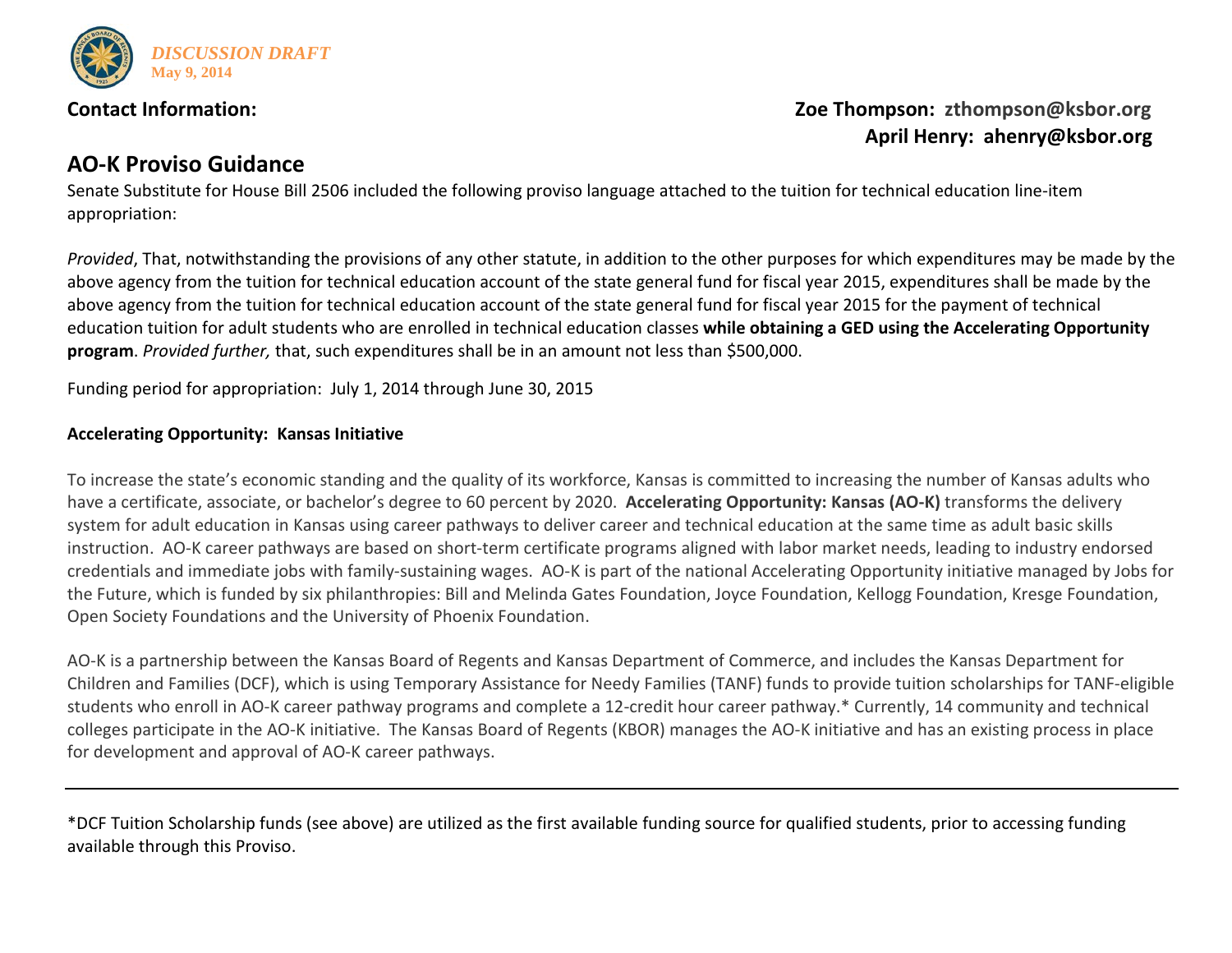

### **Proviso Language**

| <b>Definitions included in Proviso</b> | <b>Working Definition</b>                           | <b>Comments</b>                                                     |
|----------------------------------------|-----------------------------------------------------|---------------------------------------------------------------------|
| (1) Tuition                            | <b>Calculated Course Rate for Tiered Courses</b>    | For any student for whom AO-K proviso tuition funding is sought,    |
|                                        |                                                     | SB155 rules will apply.                                             |
| <b>Technical education</b><br>(2)      | Courses that are tiered at the institution claiming | The AO-K Proviso does not provide funding for non-tiered            |
|                                        | AO-K Proviso funding. (This mirrors SB155 criteria) | courses. For TANF eligible AO-K students only, payment is           |
|                                        |                                                     | available for both tiered and non-tiered courses. The GED           |
|                                        |                                                     | Accelerator incentives may be used for scholarships. For colleges   |
|                                        |                                                     | qualifying for the GED Accelerator incentives, those funds may be   |
|                                        |                                                     | used to support both tiered and non-tiered courses.                 |
| (3) Adult students                     | Age 16 and over who are released from               |                                                                     |
|                                        | compulsory attendance by a school district          |                                                                     |
| who are enrolled in technical<br>(4)   | Enrolled in courses included in AO-K approved       | Co-enrollment in an adult education program and a career            |
| education                              | pathway                                             | technical education program within an AO-K approved career          |
|                                        |                                                     | pathway.                                                            |
| while obtaining a GED<br>(5)           | Enrolled in Adult Education and attending either    | Students must be co-enrolled in both an adult education             |
|                                        | ABE/ASE/ESL and/or supplemental instruction         | program and a career technical education program. Students          |
|                                        | classes                                             | who have a high school diploma or GED are not eligible to receive   |
|                                        |                                                     | AO-K Proviso funding.                                               |
| using the Accelerating<br>(6)          | Any institution offering technical education can be | Institutions not currently participating in AO-K must agree to the  |
| Opportunity Program**                  | an approved AO-K provider                           | AO non-negotiables including enrollment and completion goals,       |
|                                        |                                                     | approved pathways, wrap around support services and 25%             |
|                                        |                                                     | overlap in basic skills and CTE instruction. Colleges not receiving |
|                                        |                                                     | AEFLA funding will be required to have a formal partnership with    |
|                                        |                                                     | an Adult Education program receiving AEFLA funding. This formal     |
|                                        |                                                     | partnership will enable them to employ adult education              |
|                                        |                                                     | instructors, offer GED prep instruction and enter student           |
|                                        |                                                     | information in the PABLO data system.                               |

\*\*We will offer AO-K training in July for colleges who want to become AO-K participants. College personnel and faculty must complete training and submit career pathways to KBOR prior to August 1, 2014, in order to submit fall semester courses for state funding.